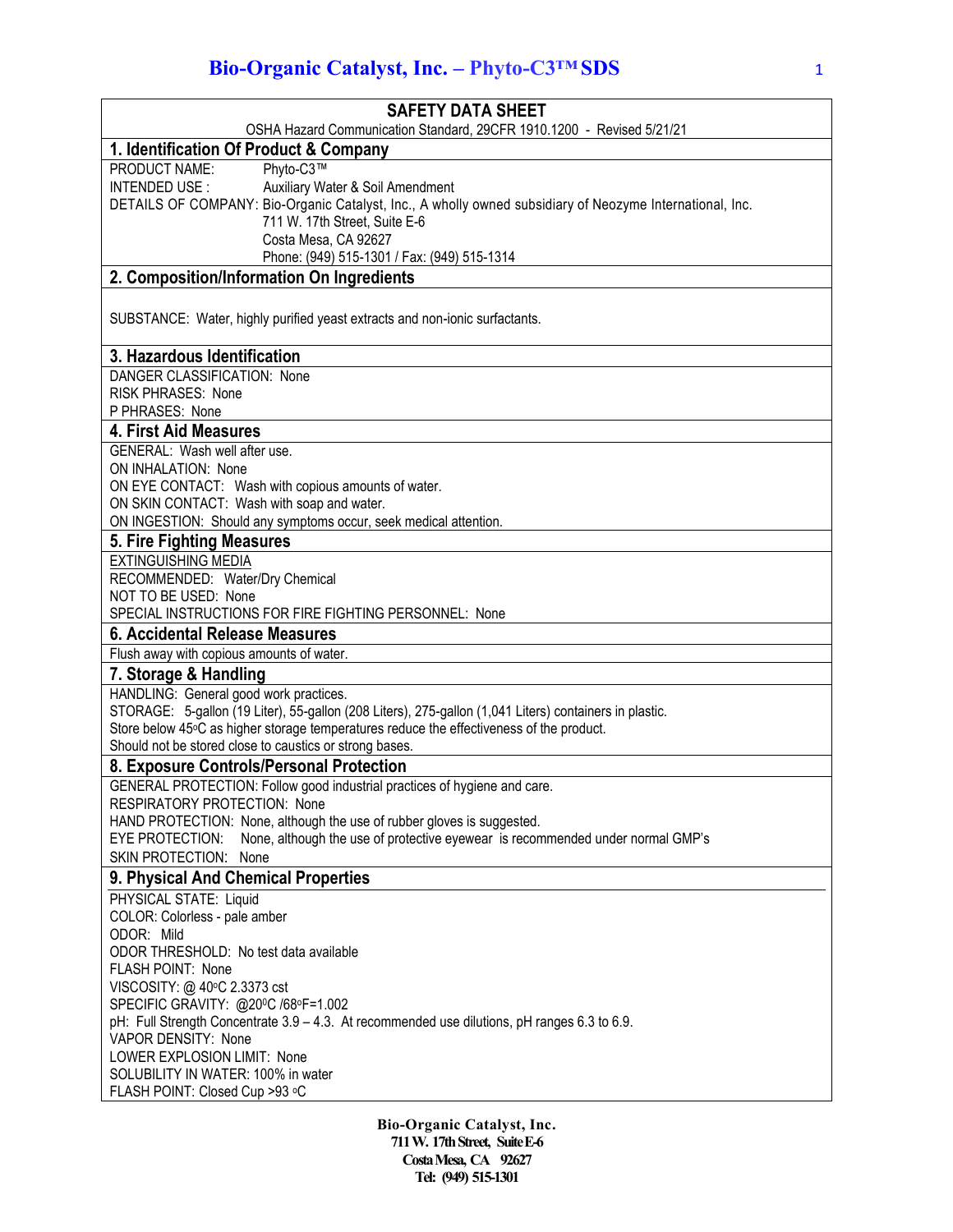FLAMMABILITY (SOLID, GAS): None FLAMMABLE LIMITS IN AIR LOWER: No test data available. UPPER: No test data available. AUTO IGNITION TEMPERATURE: No test data available. VAPOR PRESSURE: < 0.01 mmHg @ 20°C Calculated BOILING Point (@760 mmHg): > 100°C VAPOR DENSITY (air = 1): >1 *Calculated* FREEZING POINT: See Pour Point MELTING POINT: Not applicable POUR POINT: 2.22°C or (+28 °F) SOLUBILITY IN WATER (by weight): *Visual* Completely soluble. DECOMPOSITION TEMPERATURE: No test data available. **10. Stability & Reactivity** NO KNOWN REACTION TO OCCUR CONDITIONS TO AVOID: Temperatures above 45°C., pH below 2.5 and above 11 will affect the quality and condition of the product. Strong caustics and strong bases may affect the quality and condition of the product. **11. Toxicological Information** ORAL LD50**:** Levels of 5,000 mg/kg: No Effects. OCULAR: Primary Ocular-Albino Rabbits-Levels of 1,000 mg/kg for 24 hours: No effects; Non-Toxic; "No Warning Required". ACUTE TOXICITY: LC50-Level of 10,000 mg/kg: No effects after 168 hours; Non-Toxic; "No Warning Required." SKIN TESTS: Draize Test-Dermal score of .38; Non Irritant; "No Warning Required." Repeated Insult Patch - No indication of irritation or sensitization; Non Irritant; "No Warning Required." INHALATION TESTS: Results. No possibility of Irritation; Non Irritant; "No Warning Required." LONG-TERM STUDIES**:** No recorded side effects since 1971. **12. Ecological Information** This is a totally safe and efficient biocatalytic degrader of organic waste materials. The product causes contaminants and other organic matter to eventually biodegrade, thus returning to carbon dioxide and water. When disposed of in sewage and drainage systems, the product aids in the breakdown of pollutants such as oil. OECD BIODEGRADATION TESTS: For this family of materials: OECD Guideline for Testing of Chemicals, 302 B, Inherent Biodegradability: Zahn-Wellens/EMPA-Test Adopted: July 17, 1992, as well as German Standard Procedures for Water, Waste Water and Sludge Testing, Test procedure with water organisms (Group L) Determination of the biodegradability, Static Test (L25),DIN 38 412, Part 25 BIODEGRADATION EXPOSURE TIME METHOD: > 58% -48 HRS OECD 302B TEST Closed Bottle Ready Biodegradability Test Reference: Environmental Protection Agency - Toxic Substances Control Act, Code of Federal Regulations Title 40, part 796, section 3200 (40 CPR 796.3200) BIODEGRADATION EXPOSURE TIME METHOD: > 75%-28 Days ENVIRONMENTAL FATE: Persistence and Degradability: The material is readily biodegradable. Passes OECD test(s) for ready biodegradability. ECOTOXICITY: The material is non-toxic to aquatic organisms on an acute basis (LC50/EC50 between 1 and 10 mg/L in the most sensitive species tested). FISH ACUTE & PROLONGED TOXICITY: For this family of materials: LC50, fathead minnow (Pimephales promelas), static, 96 hrs. 100% survival rate at 1ppm AQUATIC INVERTEBRATE ACUTE TOXICITY: EC50, water flea Daphnia magna, 48 hrs, Toxicity, Not Detected. TOXICITY TO MICRO-ORGANISMS: EC50 Vibrio fischeri (Photobacterium phosphoreum), P seudokirchner¡ella subcapitata (Selen astrum capricornutum) Toxicity: Not Detected. MUTAGENICITY TEST: The organisms *P. subcapitata* and *D. magna* are continental water organisms. *V. fischeri* is an organism that can be involved for both continental water and marine water samples. *Salmonella typhimurium* is an organism to evaluate sweet water and its results can be applied to the environment and extrapolated to humans. *Salmonella typhimurium:* Mutagenicity: Not Detected MARINE ACUTE TOXICITY: The marine invertebrate species, *Mysidopsis bahia (Americamysis bahia)* and the marine vertebrate species, *Menidia beryllina* were used in the tests. For the marine invertebrate species,48-Hour Acute *Mysidopsis bahia* survival test results : LC-50 -316.23 (ppm), The 96-Hour LC-50 (concentration at which 50% mortality is expected to occur) *Menidia beryllina* survival data was 203.04 (ppm) **13. Disposal Considerations** "IN ACCORDANCE WITH NATIONAL AND LOCAL LAWS AND PRACTICES"

Flush down sewage or drainage systems with copious amounts of water.

**Bio-Organic Catalyst, Inc. 711 W. 17th Street, SuiteE-6 CostaMesa, CA 92627 Tel: (949) 515-1301**